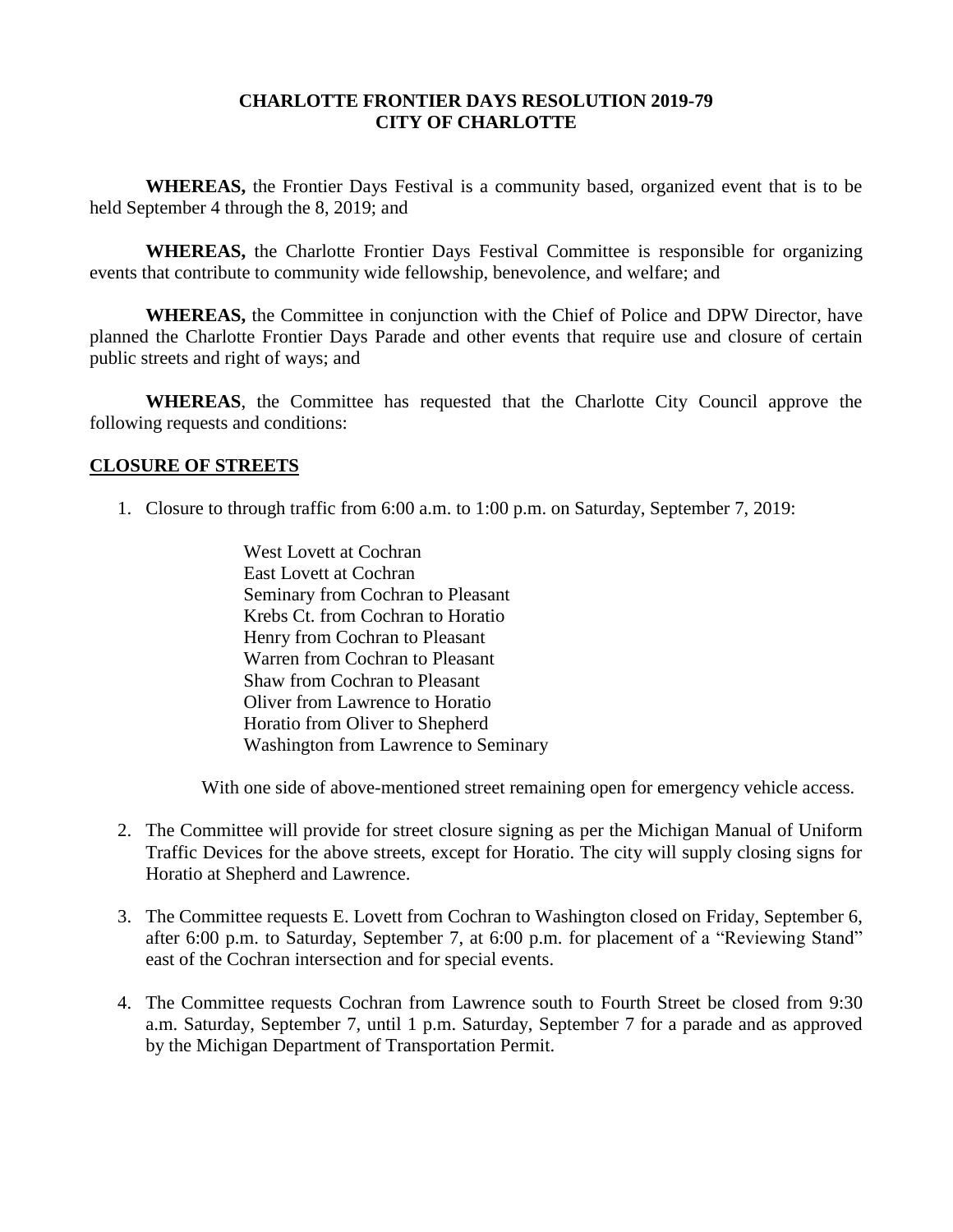## **PARADE – SEPTEMBER 7, 2019**

- 1. The Department of Public Works shall be responsible for placement of the required "NO PARKING" signs at 5:00 a.m., Saturday, September 7, 2019, along the parade assembly area as well as Third Street, Fourth Street and the 100 Block of W. Stoddard Street or as designated by the Charlotte Police Department.
- 2. The Committee will provide parade marshals near the street closure locations to assist with traffic.
- 3. The Committee requests that the Charlotte Police Department provide assistance for the parade on September 7, and further assistance will be provided by parade marshals, with the route and detour of the parade and time being provided to the Charlotte Police at the earliest opportunity.
- 4. The Committee will rope the parade route and display "No Parking" signs on the morning of the parade between 5:00 a.m. and 6:00 a.m. and remove them immediately after the parade.
- 5. Due to the parade route no parking will be allowed on Third Street, both on the East and West side of the fairgrounds.

## **OTHER REQUESTS**

- 1. The Committee will provide "No Parking" signs for the above streets except for Horatio, which the city will provide the "No Parking" signs.
- 2. The Committee will provide, for approval, to the Chief of Police, a completed liquor license application for the saloon.
- 3. Hayes Green Beech Hospital (Eaton Sparrow) in cooperation with the Committee will organize and hold a "5k Race" on Saturday morning, September 7, 2019. The race will begin in the 200 Block of N. Oliver Street, follow the parade route, circle through Bennett Park and return to finish on Lawrence Avenue near Pleasant Street.
- 4. That the City Department of Public Works install event signs to be placed in the right of way on S. Cochran South bound, North of Third Street (60" x 18"), North bound South of Third Street (48" x 6"), and North bound, South of tennis court/fairgrounds entrance (60" x 18").
- 5. The Committee will provide several kids' activities and a petting zoo, at the Eaton County Fairgrounds from September 6 through September 8, 2019.
- 6. The Committee will host a teen dance on the fairgrounds. The dance will be held in a barn with the Volunteers in Policing from Eaton County as well as parents chaperoning the event. This event will take place Saturday September 7, 2019.